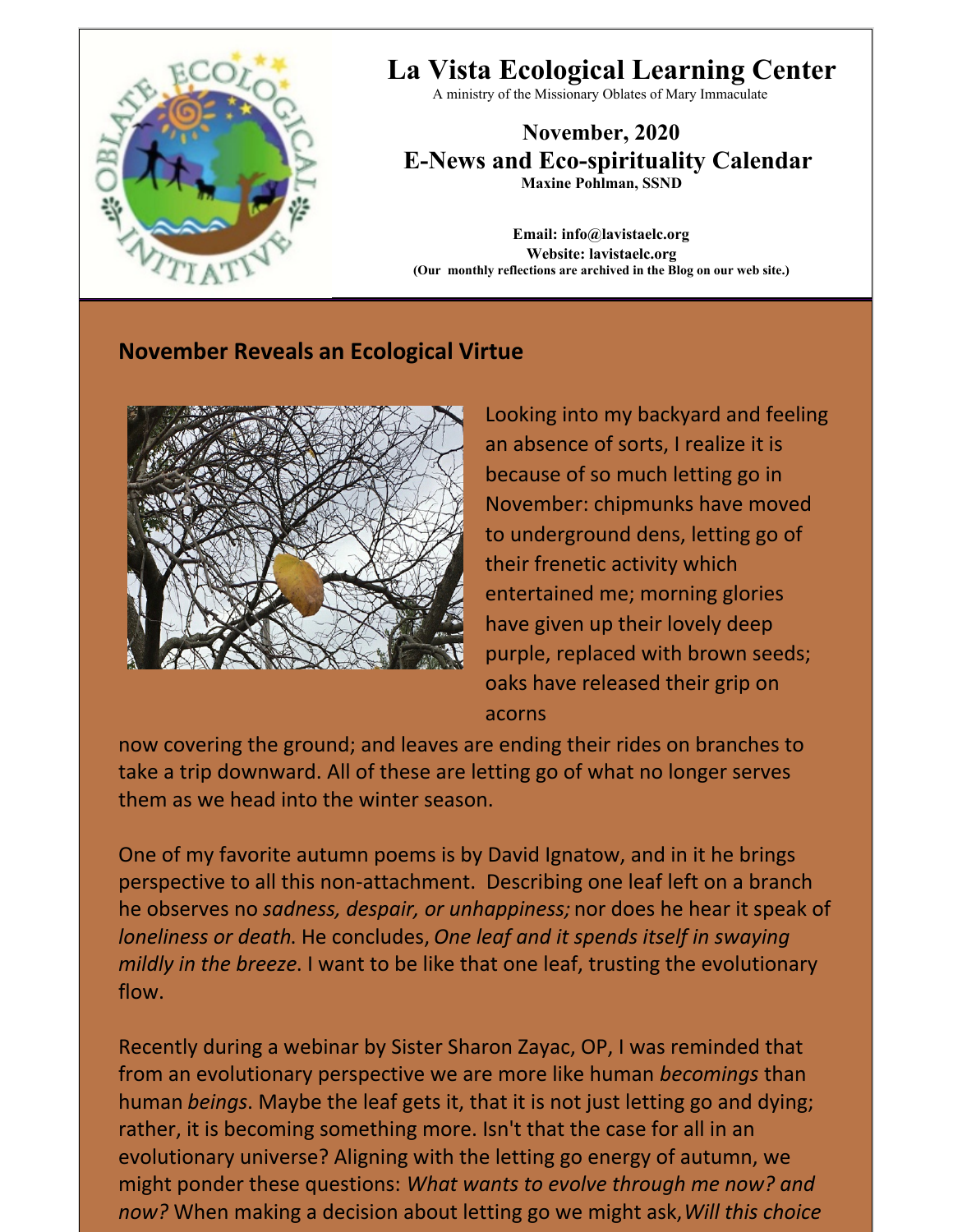#### *enlarge or diminish my life?*

I was also reminded that, in an evolutionary universe, there are no certainties, no absolutes. I asked myself if I find that intimidating or freeing. It seems to me that the ecological practice of letting go should be a practice of freedom; so, I want to choose freedom and a larger life, and in the present moment spend myself swaying mildly in the breeze.

A final thought from Teilhard de Chardin: *Blessed be you, mighty matter, irresistible march of evolution, reality ever newborn; you who, by constantly shattering our mental categories, force us to go ever further and further in our pursuit of the truth.* (*Hymn of the Universe*)

#### **November 3 Election Day and Laudato Si**

In her book *Ecopiety: Green Media and the Dilemma of Environmental Virtue*, Sara McFarland Taylor cautions that eco-piety is fine, but *privatized, smallscale voluntary, individualized acts of green virtue are utterly inadequate in dealing with our monumental planetary challenges*. The author implies that eco-piety needs to include political engagement in favor of sustainability for all life on Earth.

In that light the best opportunity to express ecological spirituality in November might be Election Day, November 3rd when we have the opportunity to cast our ballots for those individuals who align *with integral ecology*, the phrase Pope Francis uses for hearing the cry of both people and planet. Candidates who see one complex crisis which is both social and environmental might be the best choice. According to Laudato Si, *Strategies for a solution demand an integrated approach to combating poverty, restoring dignity to the excluded, and at the same time protecting nature.*

# **November 10 Workday in the Oblates' Nature Preserve 9:30 am - Noon**

Have you ever seen bittersweet growing on the side of a road and pulled over to collect some for decorating your home? If so, you may be unwittingly spreading this invasive vine!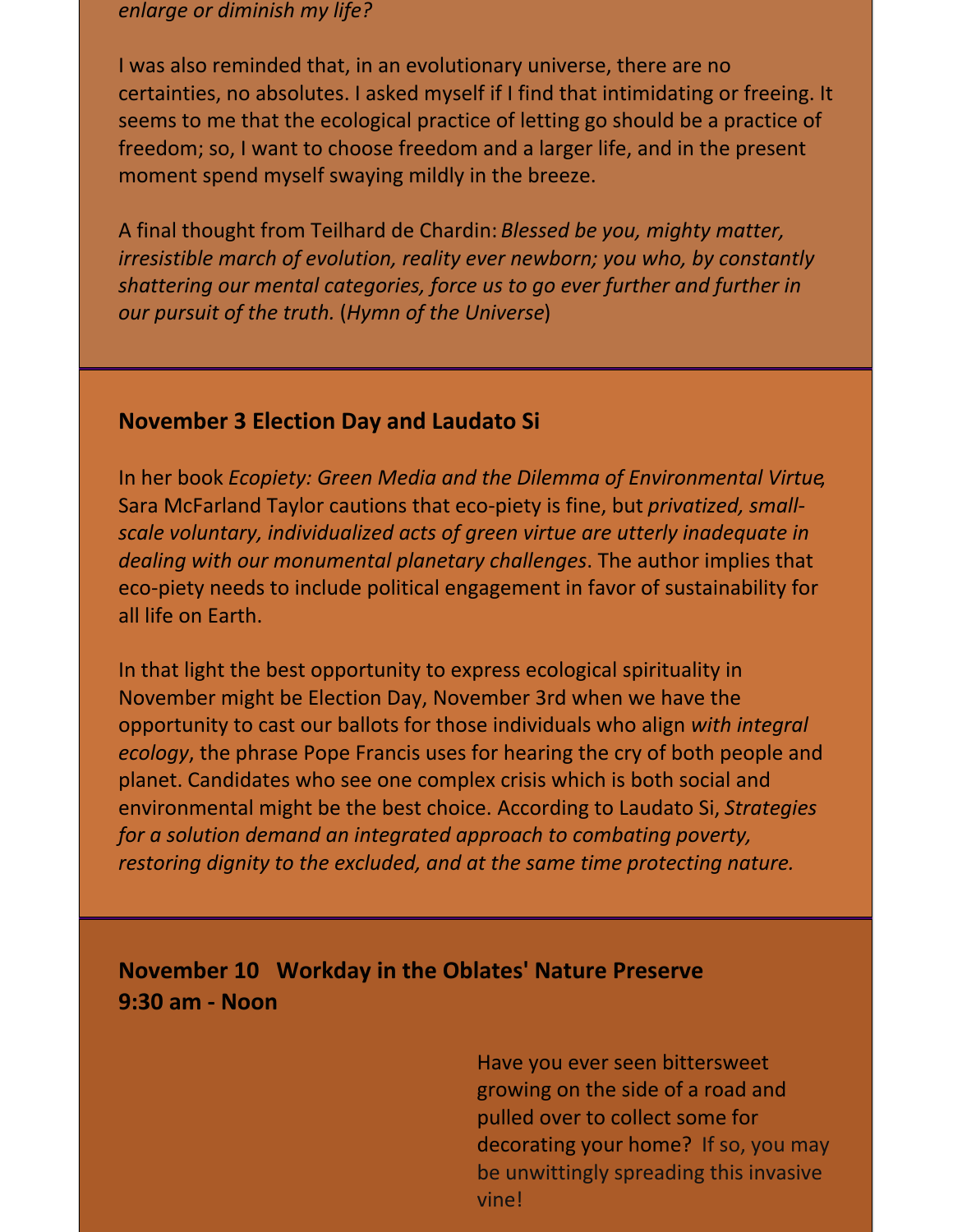

During our October workday volunteers learned all about invasive oriental bittersweet pictured here.

**Thanks to Robin Lyon on Unsplash**

We found a large patch and spent hours pulling/digging it out. One person found it attached to a tree, and we learned that it characteristically attaches itself to anything nearby, choking the plants it clings to! We also learned it is easy to distinguish native from oriental bittersweet, in case we still want to collect some. The invasive fruits all along the stem, while native fruits at the end of the vine.

There's plenty more of this invasive to remove, so please join us for our November workday and contribute to our restoration efforts at La Vista! Call 618-466-5004 to let us know you are coming.

#### **November 26 Thanksgiving and a National Day of Mourning**

The town of Plymouth, Massachusetts, on behalf of the United American Indians of New England, erected this plaque on a rock for all to read and ponder:

*Since 1970, Native Americans have gathered at noon on Cole's Hill in Plymouth to commemorate a National Day of Mourning on the U.S. Thanksgiving holiday. Many Native*



*Thanks to Dulcey Lima - Unsplash*

*Americans do not celebrate the arrival of the Pilgrims and other European settlers. To them, Thanksgiving Day is a reminder of the genocide of millions of their people, the theft of their lands, and the relentless assault on their culture. Participants in National Day of Mourning honor Native ancestors and the struggles of Native peoples to survive today. It is a day of remembrance and spiritual connection as well as a protest of the racism and oppression which Native Americans continue to experience.*